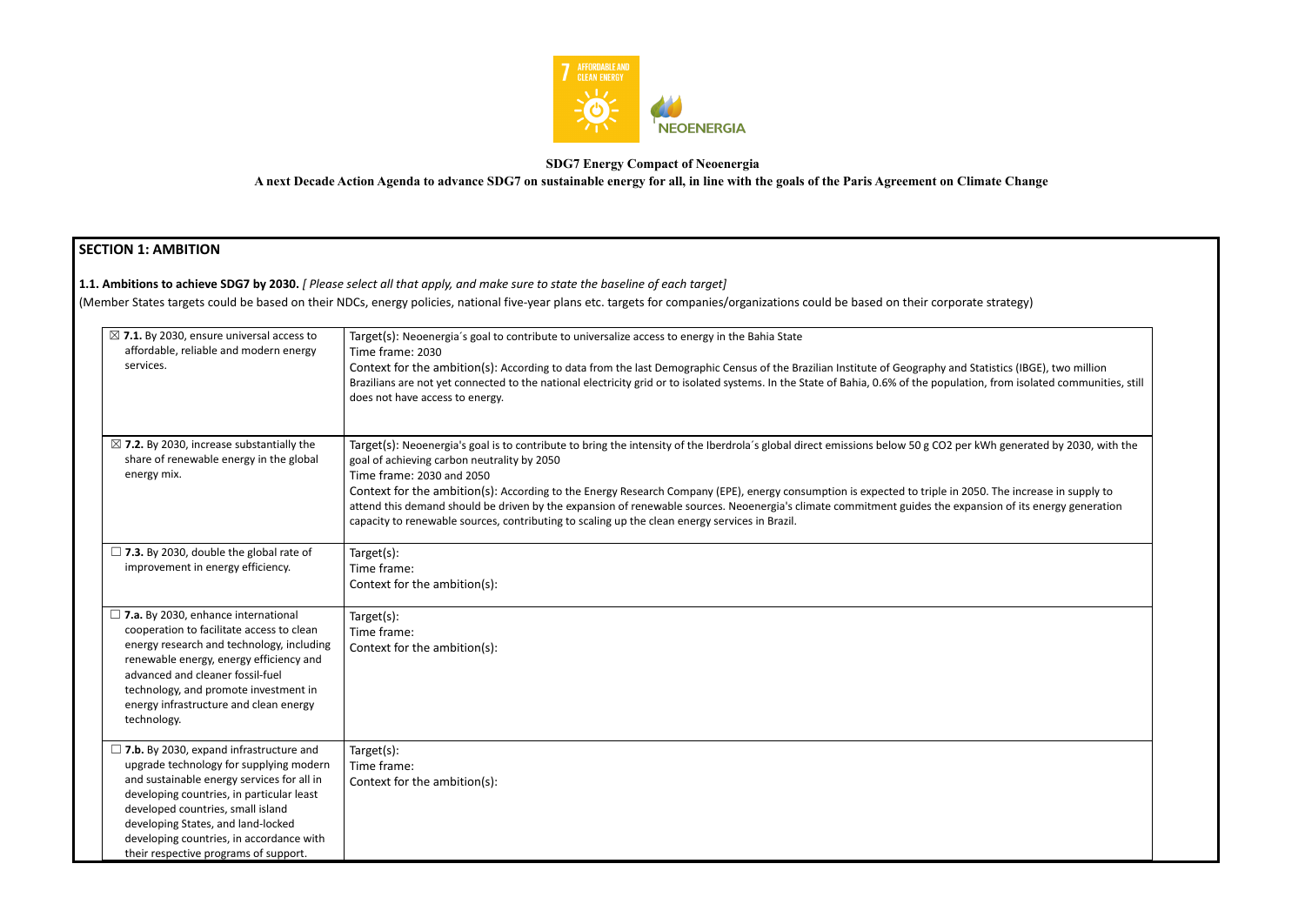| Target(s):<br>Time frame:<br>Context for the ambition(s):                                                                                                                                                                                                                                                                                                                                                                                                                                                                                                                                                                                                            |                                    |
|----------------------------------------------------------------------------------------------------------------------------------------------------------------------------------------------------------------------------------------------------------------------------------------------------------------------------------------------------------------------------------------------------------------------------------------------------------------------------------------------------------------------------------------------------------------------------------------------------------------------------------------------------------------------|------------------------------------|
|                                                                                                                                                                                                                                                                                                                                                                                                                                                                                                                                                                                                                                                                      |                                    |
| <b>SECTION 2: ACTIONS TO ACHIEVE THE AMBITION</b>                                                                                                                                                                                                                                                                                                                                                                                                                                                                                                                                                                                                                    |                                    |
| 2.1. Please add at least one key action for each of the elaborated ambition(s) from section 1. [Please add rows as needed].                                                                                                                                                                                                                                                                                                                                                                                                                                                                                                                                          |                                    |
| Description of action (please specify for which ambition from Section 1)<br>Universalize access to energy<br>Investments (negotiation phase with Eletrobrás) in the order of R\$100 million in the Light for All Program to establish 70,574 new connections. R\$349.3<br>million are from Neoenergia COELBA distribution<br>In 16 years of the Light for All Program, 669,124,000 customer connections to the electricity grid in 415 Bahia cities were carried out by Neoenergia.                                                                                                                                                                                  | Start and end date<br>2021 to 2022 |
| In 2022, with the universalization, 716,479 thousand connections will have been made by Neoenergia during the period of the Light for All Program.                                                                                                                                                                                                                                                                                                                                                                                                                                                                                                                   |                                    |
| Description of action (please specify for which ambition from Section 1)<br>Universalize access to energy<br>To reach the most remote locations, through a Research and Development (R&D) project, Neoenergia implemented the installation of a microgrid that will<br>be supplied by a centralized system with solar energy and storage by batteries. This solution was adopted in the Xique-Xique community, in the<br>municipality of Remanso (BA). The generation will have the capacity to supply 103 consumer units and the batteries will guarantee supply for 48 hours<br>when there is not enough solar radiation for the maximum efficiency of the plates. | Start and end date<br>2021 to 2022 |
| Description of action (please specify for which ambition from Section 1)<br><b>Climate target to reduce emissions</b><br>Increasing renewable production in the portfolio<br>o Completion of the works on the Oitis (12 parks) and Chafariz (15 parks) wind farms, totaling 1,037.7 MW of installed capacity, almost double<br>the current 515.8 MW in operation.<br>Solar park Luzia, in Paraíba State (149,3 MWp).<br>$\Omega$<br>o Energy Solutions offered to end customers through distributed generation systems (Bom Jardim, Pernambuco State)<br>Increased efficiency in energy production.                                                                  | Start and end date<br>2020 to 2022 |

# **SECTION 3: OUTCOMES**

3.1*.* Please add at least one measurable and time-based outcome for **each** of the actions from section 2. *[Please add rows as needed].*

| Outcome |  |                                                                                          | Date |
|---------|--|------------------------------------------------------------------------------------------|------|
|         |  | New connections until 2022 through Light for All Program                                 | 2022 |
|         |  | Emission intensity measured in grams of CO2 equivalent for each kilowatt hour (gCO2/kWh) | 2030 |
|         |  |                                                                                          |      |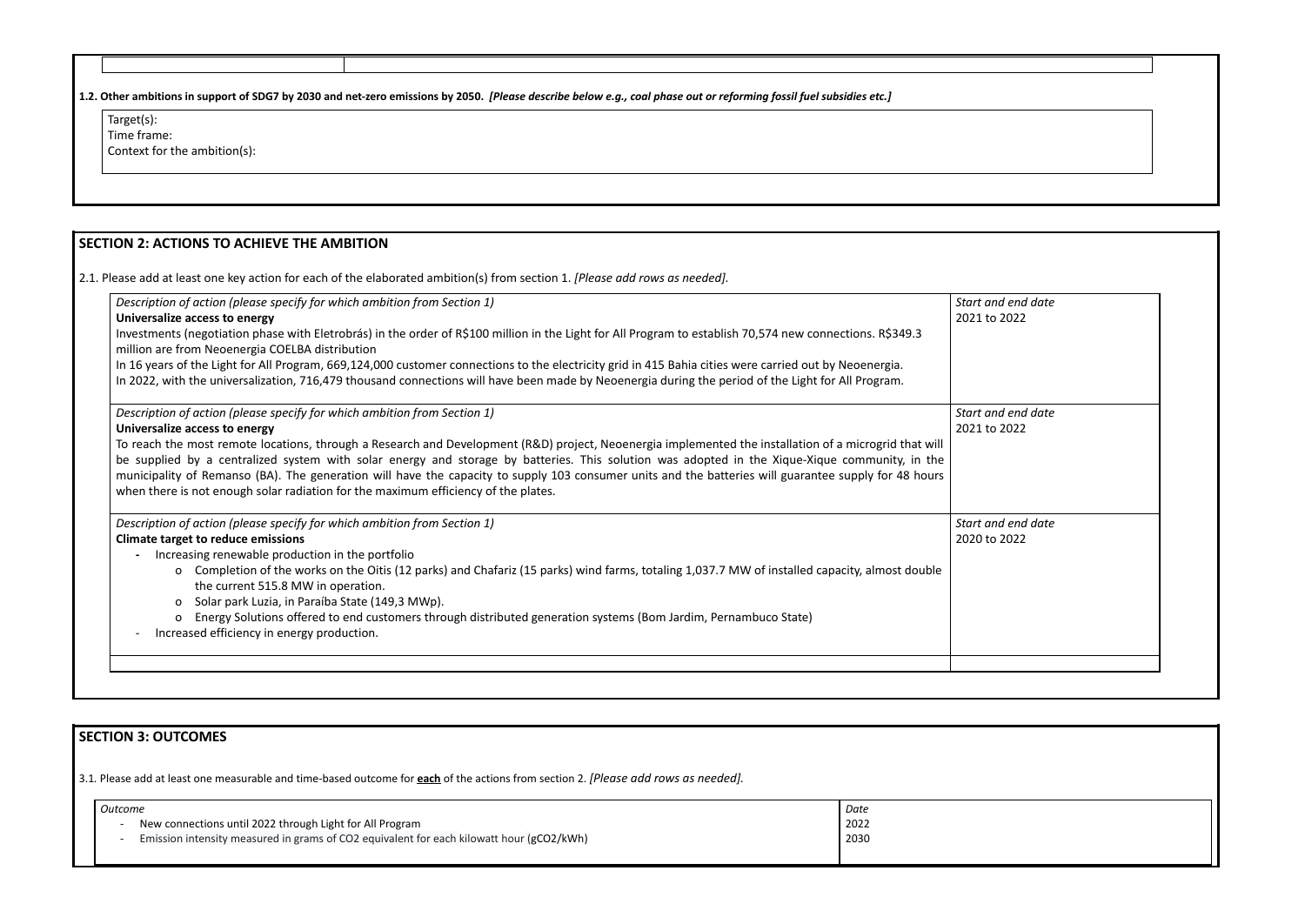### **SECTION 4: REQUIRED RESOURCES AND SUPPORT**

4.1. Please specify required finance and investments for **each** of the actions in section 2.

- 998.3 million of reais from the Light for All Program, with 349.3 million of reais from Neoenergia COELBA's own resources
- In 2020, 882 million reais were invested in Neoenergia's renewable businesses

4.2. [For countries only] In case support is required for the actions in section 2, please select from below and describe the required support and specify for which action.

- To connect 716,479 thousand households to power grid in Brazil
- Reduction of emissions in Brazil

*[Examples of support for Member States could include: Access to low-cost affordable debt through strategic de-risking instruments, capacity building in data collection; development of integrated energy plans and energy transition pathways; technical assistance, etc.]*

From 2004 to 2022, through the Light for All Program, Neoenergia will have been carried out 716,479 thousand family connections to the electricity grid in 415 cities in Bahia. **To reduce emissions intensity to 50 gCO2/kWh by 2030:**

| $\Box$ Financing            | Description        |
|-----------------------------|--------------------|
| $\Box$ In-Kind contribution | <b>Description</b> |
| $\Box$ Technical Support    | Description        |
| $\Box$ Other/Please specify | <b>Description</b> |
|                             |                    |

# **SECTION 5: IMPACT**

5.1. Countries planned for implementation including number of people potentially impacted.

The energy sector is an important player, responsible for over 75% of CO<sub>2</sub> emissions, for which reason its contribution is essential to achieving the Paris Agreement's decarbonization targets, and neutrality by 2050. According to the IPCC, achieving this goal will require a 45% reduction in emissions by 2030 compared to those in 2010 and achieving zero net emissions by 2050. Neoenergia is committed to SDG 13, understanding that the private sector has its role in the fight against climate change. A strategic pillar to achieve this relies on the Neoenergia's investment plan, supported by innovation initiatives, focused on decarbonization of the energy mix (SDG 7.2) and increasing efficiency (SDG 7.3), increasing its resiliency and strengthening its leadership in renewable energy, smart grids and clean technology.



5.2. Alignment with the 2030 Agenda for Sustainable Development – Please describe how **each** of the actions from section 2 impact advancing the SDGs by 2030. *[up to 500 words, please upload supporting strategy documents as needed]*

#### **Universalize access to energy**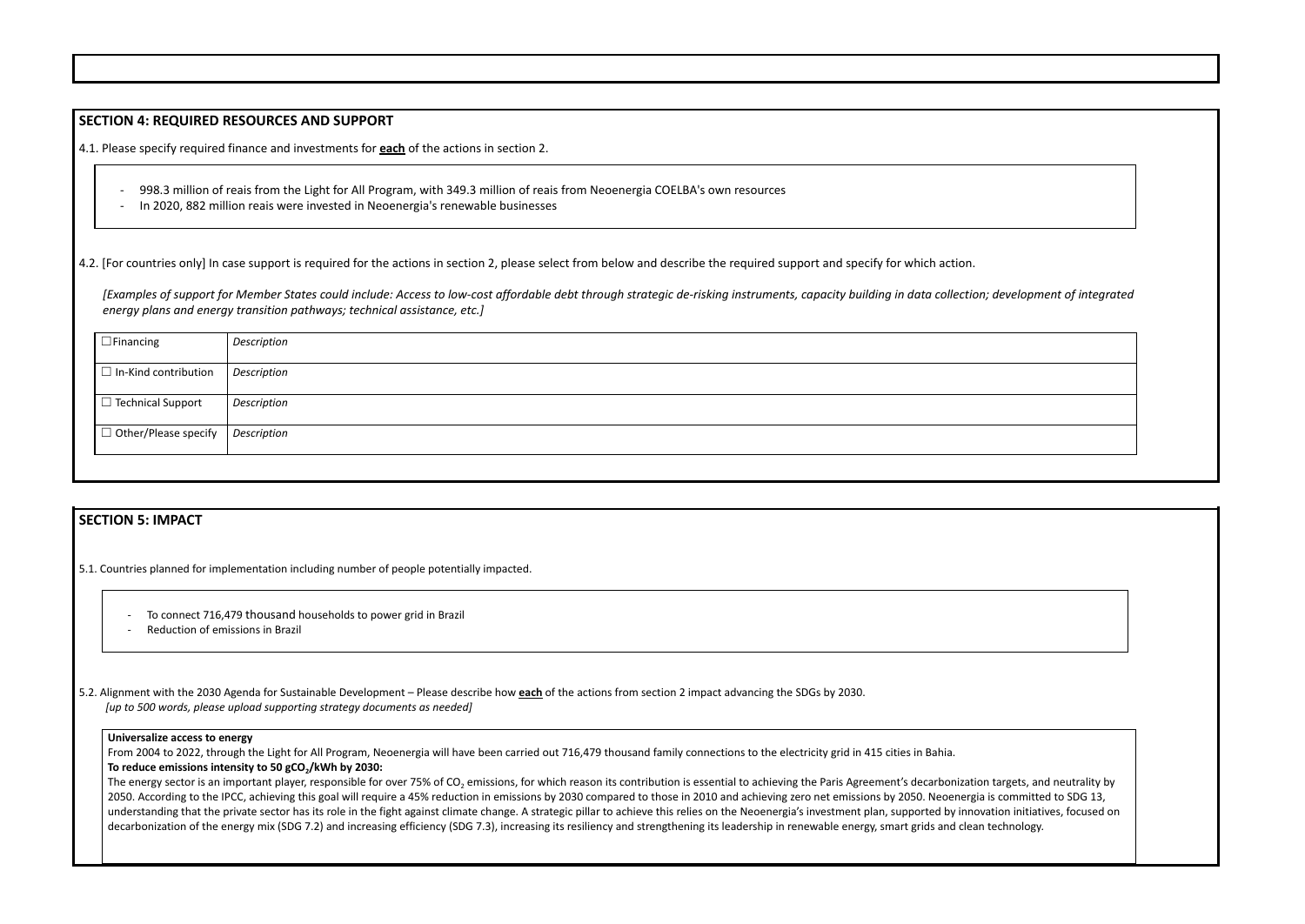5.3. Alignment with Paris Agreement and net-zero by 2050 - Please describe how each of the actions from section 2 align with the Paris Agreement and national NDCs (if applicable) and support the net-zero emissions by 2050. *[up to 500 words, please upload supporting strategy documents as needed]*

Brazil, through its NDC, has committed to reducing its emissions by 37% in 2025 and 43% in 2030 (base year 2010) and to be carbon neutral in 2050. The Brazilian electricity sector, despite being low carbon intensive (2.5% of total GHG emissions in Brazil) has its role to play in the decarbonization and electrification of the economy. Renewable energy also contributes to Brazilian products having a low carbon footprint. Neoenergia invests in the expansion of new renewable sources (wind and solar) and in the expansion of the network to connect an increasingly decentralized generation.

# **SECTION 6: MONITORING AND REPORTING**

6.1. Please describe how you intend to track the progress of the proposed outcomes in section 3. Please also describe if you intend to use other existing reporting frameworks to track progress on the proposed outcomes.

**Universalize access to energy in the Bahia State**

100% of households connected to the network through Light for All Program

**To reduce emissions intensity to 50 gCO2/kWh by 2030**

- gCO2/kWh

Internally monitored target by Iberdrola and annual public follow-up reported in the Sustainable Development Plan and GHG Emissions Inventory

# **SECTION 7: GUIDING PRINCIPLES CHECK LIST**

Please use the checklist below to validate that the proposed Energy Compact is aligned with the guiding principles.

I. Stepping up ambition and accelerating action - Increase contribution of and accelerate the implementation of the SDG7 targets in support of the 2030 Agenda for Sustainable Development for Paris Agreement

- I. 1. Does the Energy Compact strengthen and/or add a target, commitment, policy, action related to SDG7 and its linkages to the other SDGs that results in a higher cumulative impact compared to existing frameworks? ☒Yes ☐No
- *I.2. Does the Energy Compact increase the geographical and/or sectoral coverage of SDG7 related efforts?* ☒Yes ☐No
- 1.3. Does the Energy Compact consider inclusion of key priority issues towards achieving SDG7 by 2030 and the net-zero emission goal of the Paris Agreement by 2050 as defied by latest global analysis and data including t *outcome of the Technical Working Groups?* ☒Yes ☐No
- II. Alignment with the 2030 agenda on Sustainable Development Goals Ensure coherence and alignment with SDG implementation plans and strategies by 2030 as well as national development plans and priorities.
	- II.1. Has the Enerav Compact considered enablina actions of SDG7 to reach the other sustainable development aoals by 2030?  $\boxtimes$  Yes  $\Box$  No
	- II.2. Does the Energy Compact align with national, sectoral, and/or sub-national sustainable development strategies/plans, including SDG implementation plans/roadmaps?  $\boxtimes$  Yes  $\Box$  No

- III. Alignment with Paris Agreement and net-zero by 2050 Ensure coherence and alignment with the Nationally Determined Contributions, long term net zero emission strategies.
	- III.1. Has the Enerav Compact considered a timeframe in line with the net-zero aoal of the Paris Aareement by 2050?  $\boxtimes$  Yes  $\Box$  No
	- *III.2. Has the Energy Compact considered energy-related targets and information in the updated/enhanced NDCs?* ☒Yes ☐No

*II.3. Has the Energy Compact considered a timeframe in line with the Decade of Action?* ☒Yes ☐No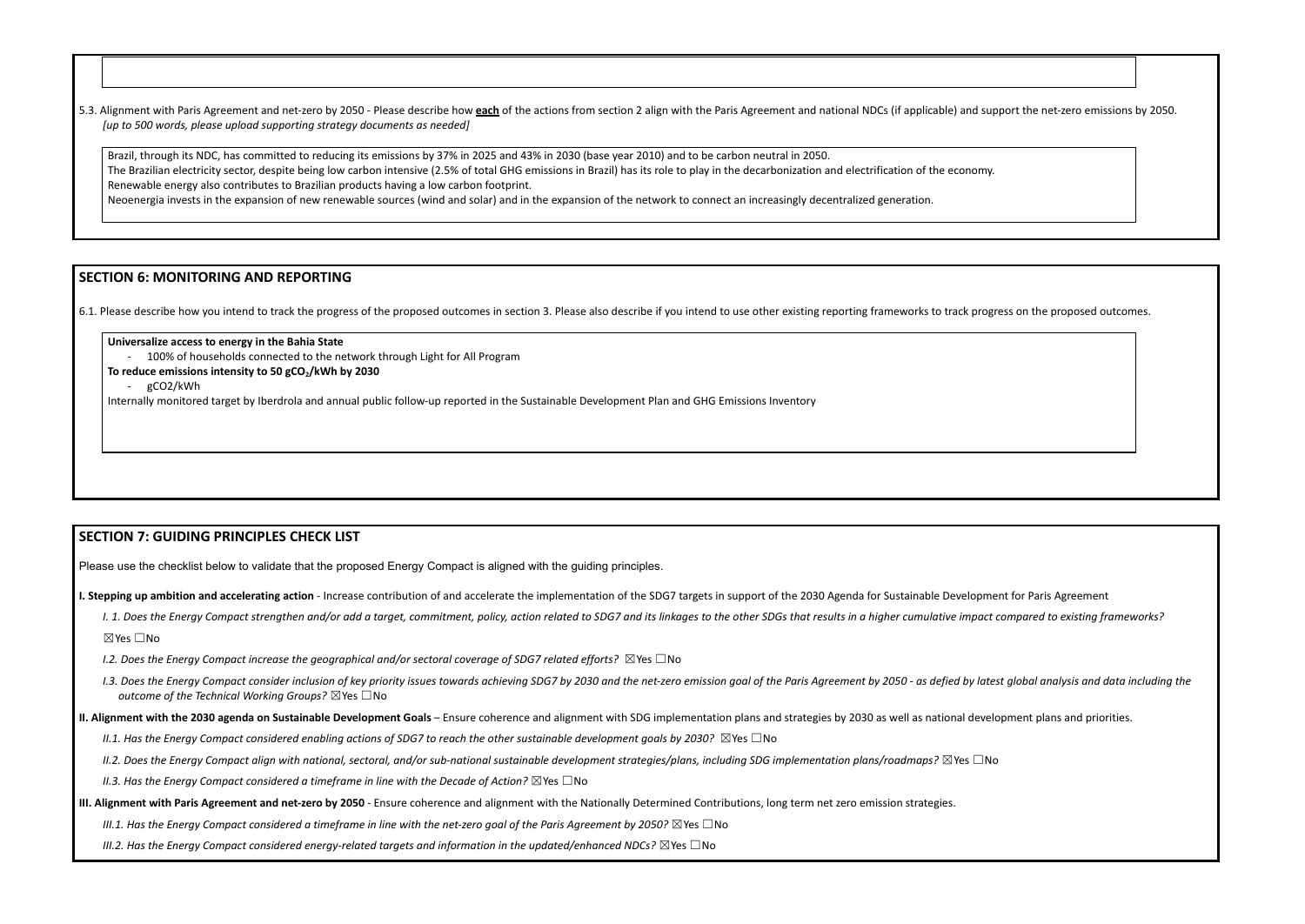III.3. Has the Energy Compact considered alignment with reaching the net-zero emissions goal set by many countries by 2050?  $\boxtimes$  Yes  $\Box$  No

IV. Leaving no one behind, strengthening inclusion, interlinkages, and synergies - Enabling the achievement of SDGs and just transition by reflecting interlinkages with other SDGs.

*IV.1. Does the Energy Compact include socio-economic impacts of measures being considered?* ☒Yes ☐No

*IV.2. Does the Energy Compact identify steps towards an inclusive, just energy transition?* ☒Yes ☐No

IV.3. Does the Energy Compact consider measures that address the needs of the most vulnerable groups (e.g. those impacted the most by energy transitions, lack of energy access)?  $\boxtimes$  Yes  $\Box$  No

V. Feasibility and Robustness - Commitments and measures are technically sound, feasible, and verifiable based a set of objectives with specific performance indicators, baselines, targets and data sources as needed.

V.1. Is the information included in the Energy Compact based on updated quality data and sectoral assessments, with clear and transparent methodologies related to the proposed measures?  $\boxtimes$  Yes  $\Box$  No

V.2. Has the Energy Compact considered inclusion of a set of SMART (specific, measurable, achievable, resource-based and time based) objectives?  $\boxtimes$  Yes  $\Box$  No

V.3. Has the Energy Compact considered issues related to means of implementation to ensure feasibility of measures proposed (e.g. cost and financing strategy, technical assistant needs and partnerships, policy and regulato *gaps, data and technology)?* ⊠Yes □No

| Neoenergia                                 |                                         |                                       |  |
|--------------------------------------------|-----------------------------------------|---------------------------------------|--|
| 8.3. Lead entity type                      |                                         |                                       |  |
| ] Government                               | $\Box$ Local/Regional Government        | □ Multilateral body /Intergover       |  |
| $\Box$ Non-Governmental Organization (NGO) | $\Box$ Civil Society organization/Youth | $\Box$ Academic Institution / Scienti |  |
| $\boxtimes$ Private Sector                 | $\Box$ Philanthropic Organization       | $\Box$ Other relevant actor           |  |

#### **SECTION 8: ENERGY COMPACT GENERAL INFORMATION**

8.1. Title/name of the Energy Compact

Neoenergia leveraging the human right to access renewable energy in Brazil

8.2. Lead entity name (for joint Energy Compacts please list all parties and include, in parenthesis, its entity type, using entity type from below)

8.4. Contact Information

Head of Innovation and Sustainability - Francisco de Assis Diniz Carvalho Junior - [francisco.carvalho@neoenergia.com](mailto:francisco.carvalho@neoenergia.com) Manager of Sustainability and Climate Change – Renata Akemi Koga – renata.koga@neoenergia.com

8.5. Please select the geographical coverage of the Energy Compact

☐Africa ☐Asia and Pacific ☐Europe ☒Latin America and Caribbean ☐North America ☐West Asia ☐Global

8.6. Please select the Energy Compact thematic focus area(s)

☒ Energy Access ☒ Energy Transition ☒ Enabling SDGs through inclusive just Energy Transitions ☒ Innovation, Technology and Data ☐ Finance and Investment.

Irnmental Organization ific Community